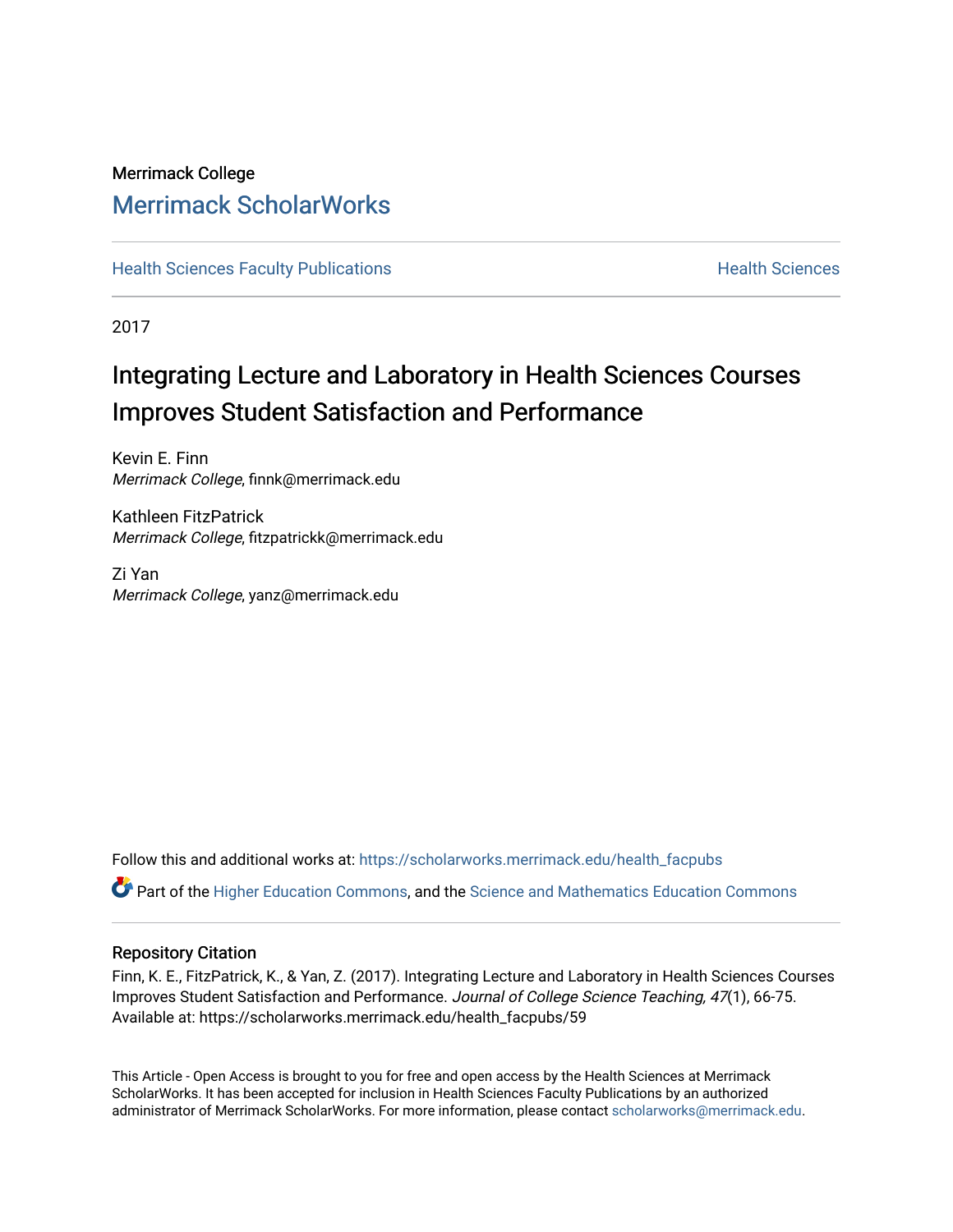# RESEARCH AND TEACHING

## Integrating Lecture and Laboratory in Health Sciences Courses Improves Student Satisfaction and Performance

*By Kevin Finn, Kathleen FitzPatrick, and Zi Yan*

*Students often struggle in introductory health sciences courses; some students have difficulty in upper level classes. To address this, we converted three lecture/lab courses, traditional firstyear Anatomy and Physiology (A&P I), upper level Biomechanics, and upper level Microbiology to an integrated studio model. We used the Student Assessment of Learning Gains perceptual survey to assess student and instructor reactions to the change and analyzed rates of unsatisfactory grades and quiz performance. Reaction (220 students, 15 instructors) to the new model was highly positive, and performance improvement was seen. Student perceptions were consistent across courses and agreed closely with instructor perceptions. Performance improvements were seen in reduced C–, D, F, W (Withdrawal) rates in A&P. There was no clear pattern in quiz performance, despite reduced in-class time. With typically high grades in upper level courses, we saw no change in performance in biomechanics, while student satisfaction was high in biomechanics and in microbiology. These results, with increased efficiency in staffing time and scheduling, have led us to convert all department lecture-lab courses to the studio format.* 

raditionally, college sci-<br>ence courses include one or<br>more large lecture sections,<br>supplemented by many<br>smaller laboratory sections. Students raditionally, college science courses include one or more large lecture sections, supplemented by many might have one instructor for lecture and have lab at a time separate from lecture with a different instructor. Content integration, teaching style, and expectations with multiple instructors might vary across sections. To address these issues and improve student performance, the physics education community created an integrated instructional experience. In this studio model, longer class periods integrate lecture and lab within the same class sessions, which include small classes; group collaboration; close interaction between instructors and students and among students; minimized didactic instruction; and incorporation of learning activities, group work, problem solving, and investigative/experimental work. A group of students work with the same instructor for the entire term, and the same concepts are addressed in multiple ways within the same class time (see Laws, 1991 [Workshop Physics]; Cummings, 2008, and Cummings, Marx, Thornton, & Kuhl, 1999 [Studio Physics]; Beichner, 2008, and Beichner et al., 2007 [Student–Centered Active Learning Environment for Undergraduate Programs, or SCALE-UP]).

In scientific teaching (Handelsman

et al., 2004), it is important to evaluate the effectiveness of the studio model. Assessments of student performance with this method often use the Physics Force Concept Inventory (FCI; Hake, 1998; Hestenes, Wells, & Swackhamer, 1992) and other standardized tests. These calculate a gain factor comparing pretest to posttest performance in the studio format with traditional instruction. Cummings et al. (1999) did not see better FCI gains in studio sections and emphasized that simply incorporating traditional activities in studio courses is not sufficient to improve performance; the specific curriculum and activities used were critical. Concept gains were not worse, despite a reduction in overall in-class time. Cummings (2008) also suggested increased efficiency of studio courses because of reduction of faculty administrative time, consistency and use of technology, and web-based instruction and homework, with immediate feedback to students.

Data on 16,000 students comparing SCALE-UP to traditional physics showed improvements in concept understanding, problem-solving ability, attitudes, and attendance, along with reduced failure rates, especially for women and minorities. Students preferred the SCALE-UP sections, recommended them to peers, and attended at a high rate. D, F, W (withdrawal) rates were much lower and evaluations were very positive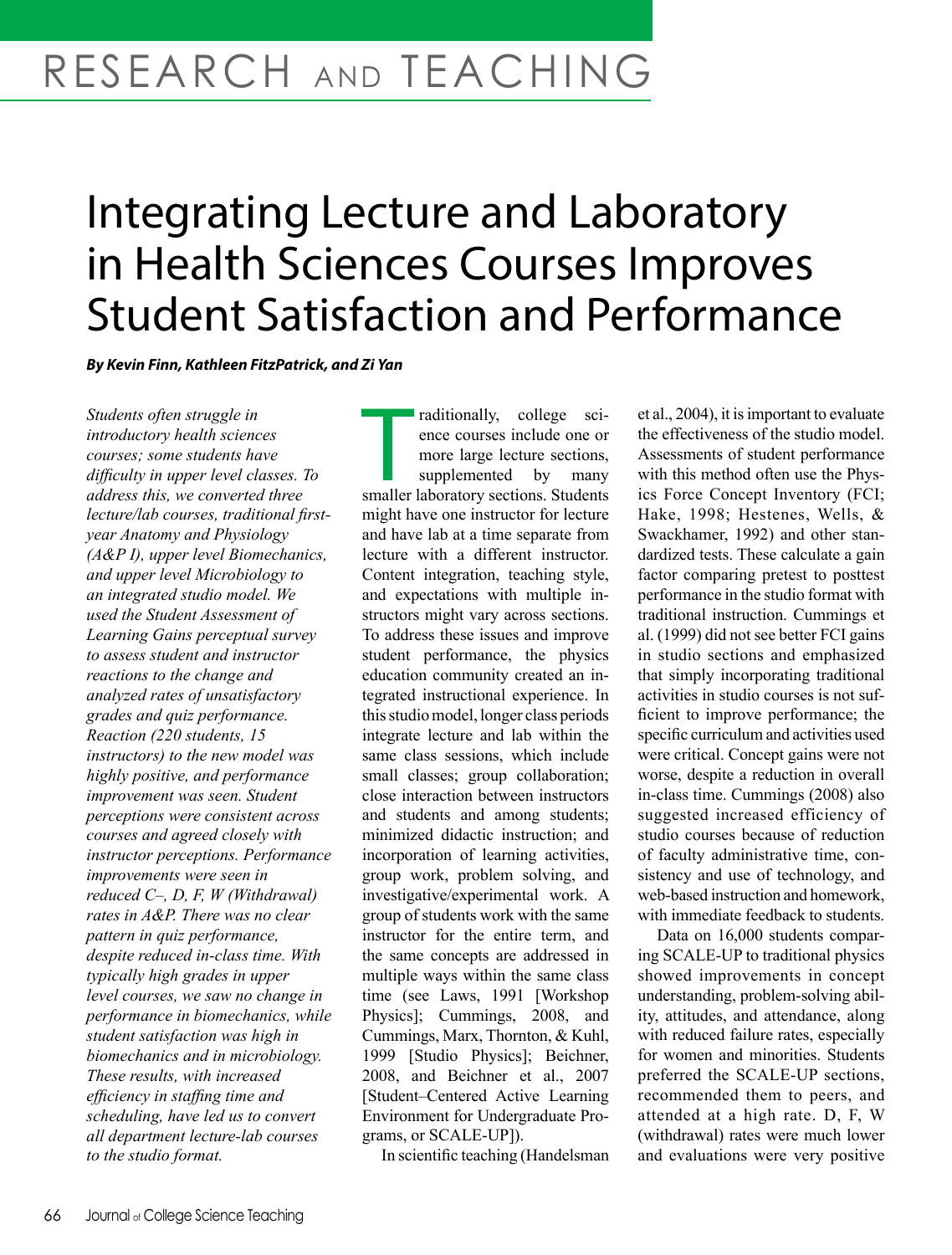(Beichner et al., 2007, Beichner, 2008). Several others reported improved physics student performance and positive student reactions to the integrated model (Gaffney, Richards, Kustusch, Ding, & Beichner, 2008; Gatch, 2010; Gok, 2011; Hoellwarth, Moelter, & Knight, 2005; Kohl, Kuo, & Ruskell, 2008). Yoder and Cook (2014) noted an increase in number of students completing the course with A, B, C grades; reduced withdrawal rates; and increased student satisfaction.

In general chemistry, performance on some, but not all, exams improved in studio sections, whereas other exams showed no difference. Traditional students did better on the first course exam (Oliver-Hoyo, Allen, Hunt, Hutson, & Pitts, 2004). Student response to an integrated model in general chemistry was highly positive (Bailey, Kingsbury, Kulinowski, Paradis, & Schoonover, 2000). In introductory Microbiology, when the session began with lab activities followed by directly related lecture concepts, retention rates increased from 47%–52% in the traditional format to 80% (Lux, 2002). Statistically higher pre–post gain factors of .75 were seen in studio sections of genetics and evolution, compared with .42 traditionally (Roy, 2003). Gain factors were significantly higher in studio sections of evolution and ecology (Cummings, 2008; Mc-Daniel, Lister, Hanna, & Roy, 2007). Burrowes and Nazario (2008) saw significantly higher midterm exam scores in studio zoology and botany, compared with controls of both small and large lectures, and a higher percentage of A and B grades and fewer failures. Students expressed a desire for more of the activities used in the studio sections, and control students wished to have studio instruction.

These studies uniformly support the finding that studio instruction

improves student performance and that student response to the format is highly positive, although the disciplines, the metrics for assessing performance and perception, and the finer details of organization of instruction differ. In response to these findings, our Physics Department successfully converted all sections of introductory physics to the studio format, offering more possibility of hands-on work and interaction with instructors, a factor considered to improve the college experience (Astin, 1993). With this example, we implemented the integrated model in our foundational Anatomy and Physiology (A&P) course in our health sciences curriculum.

We enroll 419 undergraduates preparing for graduate education and careers in health professions. Interest in health professions careers is rising, driven by positive employment predictions. According to the Bureau of Labor Statistics (2016), "Employment of healthcare occupations is projected to grow 19 percent from 2014 to 2024, much faster than the average for all occupations, adding about 2.3 million new jobs. Healthcare occupations will add more jobs than any other group of occupations." Two semesters of A&P, taken in the freshman year, are required of all department majors. Many students struggle with the course, and approximately 25% of students received unsatisfactory grades (C– or less) in A&P I, as seen elsewhere (Harris, Hannum, & Gupta, 2004; Sturges & Maurer, 2013; Sturges, Maurer, Allen, Gatch, & Shankar, 2016). These students must repeat the course, delaying their movement through the curriculum, requiring summer school with added expense, and generating frustration and dissatisfaction. Students may struggle with A&P because of the nature of the discipline, the volume and level of detail involved,

student readiness for college level work, unproductive study strategies, and instructional techniques (Michael, 2007; Sturges & Maurer, 2013). We demonstrated to the administration that a studio A&P course (Appendix A) would be cost-effective (Appendix B), and they committed resources to create a studio classroom (Appendices A and B available at http://www.nsta. org/college/connections.aspx).

Our objective was to improve student success and the student experience in A&P I by integrating the former lecture and lab into a studio model. This goal was assessed by comparison of rates of C–, D, F, W grades and course quiz grades in the integrated model to traditional control semesters, and by means of the Student Assessment of Learning Gains (SALG) perceptual survey (Seymour, Wiese, Hunter, & Daffinrud, 2000), taken by both students and instructors. We predicted improved performance and positive student and instructor reaction to the integrated model. Both were supported by the data. Based on the positive response to the integrated model in A&P, the lecture and lab portions of two upper level courses, Microbiology for Health Professions and Biomechanics, were each integrated. Older students who experienced the traditional model previously might resist such a change, but response in these courses was consistent with the positive reactions in A&P.

#### **Methods**

#### *Context of the study*

We are a private, comprehensive, residential college with 2,700 fulltime undergraduate and 400 graduate students, representing 22 states and 17 countries. The population is about 50% male and 50% female, of traditional college age. Our department enrolls 419 majors (25% athletic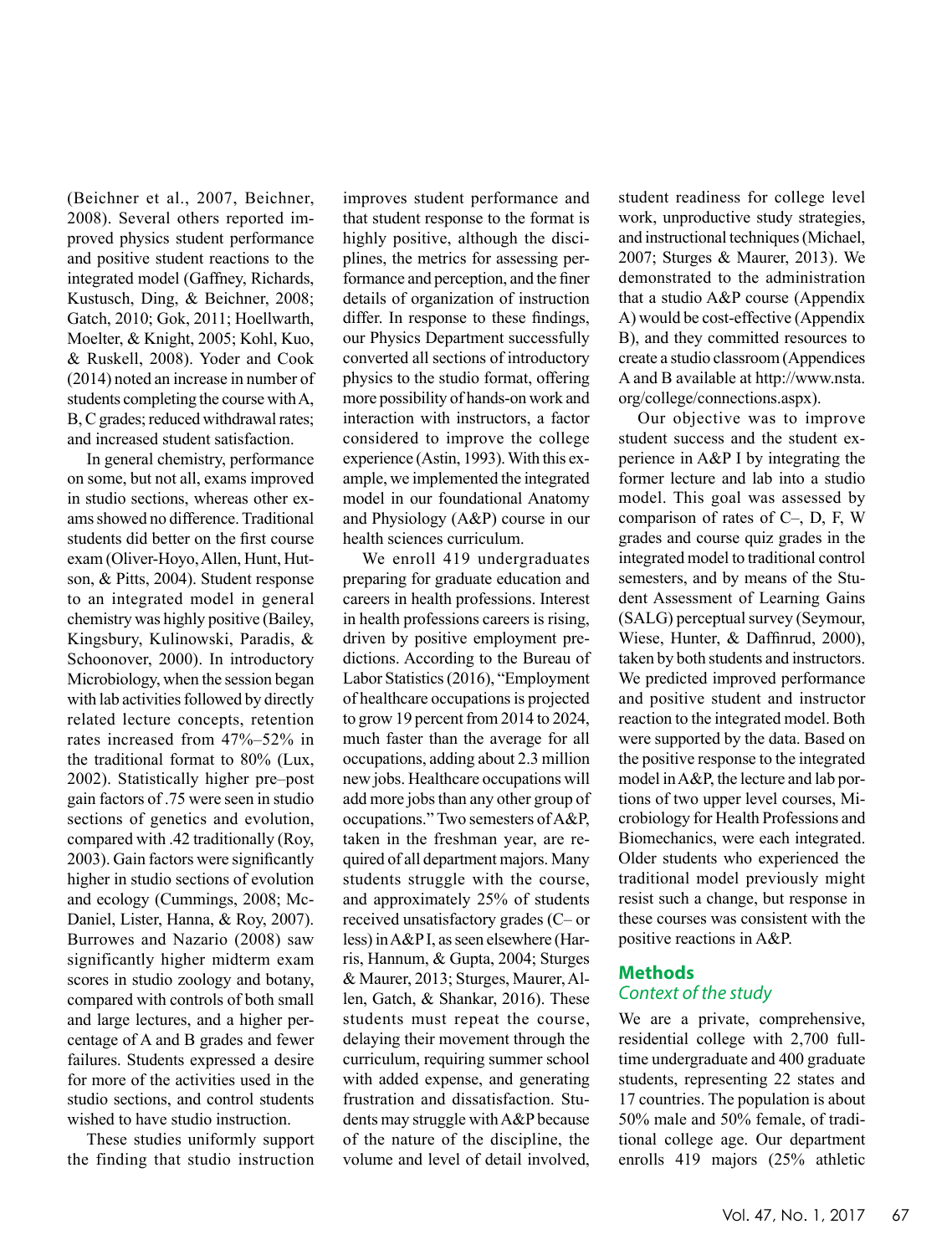## RESEARCH AND TEACHING

training, 45% exercise science, 30% health sciences). Three master's degree programs enroll 38 students; many hold fellowships as teaching assistants (TAs). The college's Institutional Review Board approved this study.

#### *A&P I course*

A&P is a two-semester course required for all freshman majors. The traditional course had three sections of a 75-minute biweekly lecture, each enrolling up to 60 students, taught by two instructors, and seven separate weekly 150-minute laboratory periods enrolling up to 16 students, taught by five instructors, including both lecture instructors (in-class time of 300 minutes). Part I includes musculoskeletal anatomy and the nervous system.

The studio course was offered as seven sections capped at 30 students, meeting for 110 minutes, twice a week, each staffed by one faculty instructor and one graduate TA (maximum teacher to student ratio of 1 to 15). The two lead instructors had taught both lecture and lab of the traditional

#### **TABLE 1**

**Comparison of Anatomy and Physiology I grading policies.**

| 2015 Grading policy—integrated |     | 2012-2014 Grading policy-traditional |     |                           |  |
|--------------------------------|-----|--------------------------------------|-----|---------------------------|--|
|                                |     | LECTURE (70% of final grade)         |     |                           |  |
| Ouizzes/Final exam             | 40% | Quizzes/Final<br>exam                | 85% | $(60\% \text{ of total})$ |  |
| Preclass reading<br>quizzes    | 5%  | Preclass reading<br>quizzes          | 5%  | $(3.5\%)$                 |  |
| Connect assignments            | 15% | 10%<br>Connect<br>assignments        |     | (7%)                      |  |
| In-lab assessment              | 5%  | LAB (30% of final grade)             |     |                           |  |
| Practical exams                | 15% | Practical exams                      | 50% | (15%)                     |  |
| <b>WARI</b> assignments        | 20% | Weekly WARI<br>assignments           | 50% | (15%)                     |  |

#### **TABLE 2**

**Demographic profile of Anatomy and Physiology I enrollments.**

|                    | 2012%<br>$N = 130$ | 2013%<br>$N = 136$ | 2014%<br>$N = 186$ | 2015%<br>$N = 174$ |
|--------------------|--------------------|--------------------|--------------------|--------------------|
| Male               | 39.2               | 36.8               | 31.7               | 32.2               |
| Female             | 60.8               | 63.2               | 68.3               | 67.8               |
| Freshman           | 79.2               | 86.0               | 79.0               | 75.9               |
| Sophomore          | 11.5               | 11.8               | 10.8               | 14.9               |
| Junior             | 4.6                | 1.5                | 5.4                | 3.4                |
| Senior             | 4.6                | 0.7                | 4.8                | 5.7                |
| Health sci. majors | 74.6               | 72.8               | 74.2               | 76.4               |
| Other majors       | 25.4               | 27.2               | 25.8               | 23.6               |

course for many years and the other instructors had previously taught lab sections of the traditional course. Grading policies appear in Table 1; demographics appear in Table 2. Course activities and time during a typical class appear in Table 3. See Appendix A for details on both formats and Appendix B for cost analysis (available at http://www.nsta.org/ college/connections.aspx).

#### *Data collection and analysis*

At the end of term, students received instructions and due dates to complete the SALG (Seymour et al., 2000), a web-based instrument developed for assessing student perceptions of the degree to which various course aspects improved their learning and gains they made in various areas from the beginning to the end of the course. Faculty developed 12 additional numerical questions on the integrated model (Table 5) using a 5-point Likert scale. A box for narrative responses was added. Responses were anonymous. After submission of final grades, survey data were downloaded for analysis. The same questions were sent to instructors and TAs through a Google form, and responses were not anonymous.

To assess changes in performance resulting from the integration, numbers of C–, D, F, W grades in A&P from traditional years (2012, 2013, 2014) were compared with the integrated semester (2015) using chi square analysis with posttest comparing each year to every other year. Chisquare analysis was used to determine whether the numbers of students who received C–, D, F, W grades were significantly higher or lower than the expected values that were calculated on the basis of the proportion of the students compared with other years.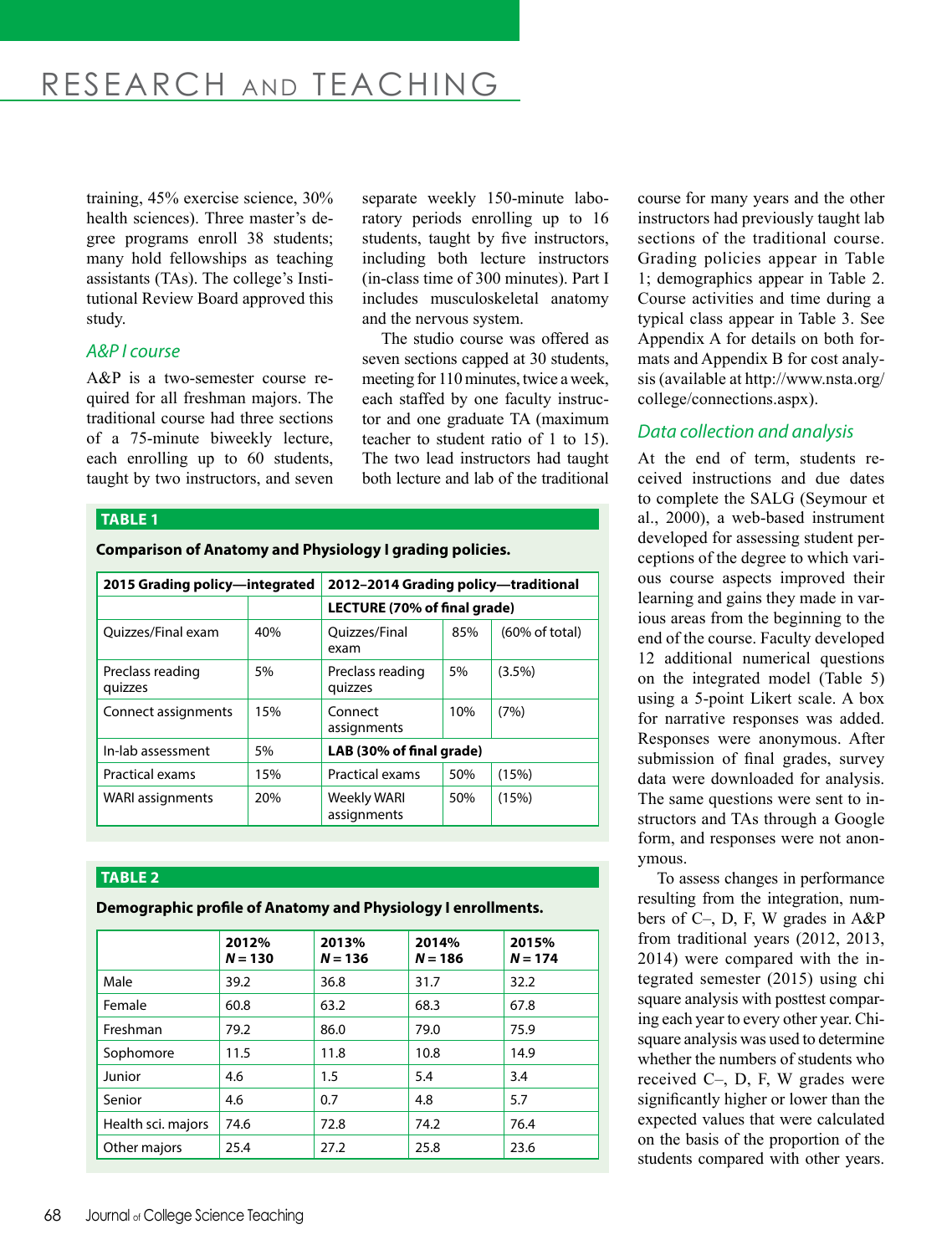#### **TABLE 3**

|                                                    | ntegrated 2-nour class session on anatomy of the brachium.         |            |                                                            |
|----------------------------------------------------|--------------------------------------------------------------------|------------|------------------------------------------------------------|
| Learning goals                                     | <b>Activities</b>                                                  | Time (min) | <b>Assessments</b>                                         |
| Understand the muscular<br>anatomy of the brachium | Lecture-introduce the muscles,<br>where they are and what they do  | 20         | Instructor asks review questions to check<br>understanding |
| Identify the brachium<br>anatomy                   | Lab—students identify muscles on<br>models and 3D BodyViz software | 30         | Students complete lab activity<br>assignment in class      |
| Understand the anatomy<br>in practical manner      | Lecture—explain how anatomy is<br>applied in clinical and injuries | 20         | Students complete case study activity                      |
| Application of anatomical<br>structures            | Lab-palpation of structures in<br>brachium                         | 40         | Students complete oral quiz palpating<br>structures        |
|                                                    |                                                                    |            |                                                            |

**Integrated 2-hour class session on anatomy of the brachium.**

Quiz grades from traditional years were also compared with the integrated semester using analysis of variance (ANOVA) with Tukey's posttest. The content and format of the quizzes was very similar across the 4 years. All analysis was performed using SPSS, and alpha was set at  $p < .05$ .

In spring 2016, the integrated model was implemented in upper level Microbiology for Health Professions and in Biomechanics. Both courses met in the same format as A&P (twice a week, for 2 hours each) and the general model for the use of time as in A&P was followed. The same SALG questions used for A&P were given to the students and instructors at the end of term. Rates of unsatisfactory grades were examined. Overall course averages for Biomechanics were examined for 2013, 2014, 2015, and 2016 and compared using ANOVA with posttest, with alpha set at  $p < .05$ . No comparative grades were available for the new Microbiology course. Demographics for the three courses appear in Table 4.

#### **Results**

One hundred forty-eight (148) of the 174 students (response rate 85%), all five instructors, and six of seven TAs completed the A&P SALG survey.

#### *Numerical student perception responses*

On the numerical questions for A&P (Table 5), item averages and modes were quite high (>4) for both students and instructors; a two-tailed, unpaired *T* test indicated no significant difference  $(p = .221)$  between the average of the average ratings of the 12 questions for students and for instructors. Students and instructors were in close agreement in their positive perceptions of the integrated model.

was higher than for students, with modes of 4 and 5 for both groups. Thus the instructor had a more positive response than the students, yet both groups had a positive perception of the model. On the numerical questions for

average of the average ratings of the 12 SALG questions for the instructor

Biomechanics (Table 5), item averages and modes were also quite high (>4) for both students and instructors. Two items had the most divergent responses among instructors ("way to study for exams" and "feedback

#### In Microbiology (Table 5), the

#### **TABLE 4**

#### **Demographic profile of studio course enrollments.**

|                    | A&P<br>2015 %<br>$(N = 174)$ | <b>Biomechanics</b><br>2016 %<br>$(N = 54)$ | <b>Microbiology</b><br>2016 %<br>$(N = 20)$ |
|--------------------|------------------------------|---------------------------------------------|---------------------------------------------|
| Male               | 32.2                         | 31.5                                        | 30                                          |
| Female             | 67.8                         | 68.5                                        | 70                                          |
| Freshman           | 75.9                         | 0                                           | 0                                           |
| Sophomore          | 14.9                         | $\mathbf{0}$                                | 0                                           |
| Junior             | 3.4                          | 64.8                                        | 5.0                                         |
| Senior             | 5.7                          | 35.2                                        | 95                                          |
| Health sci. majors | 76.4                         | 96.3                                        | 100                                         |
| Other majors       | 23.6                         | 3.7                                         | 0                                           |

*Note.* A&P = Anatomy and Physiology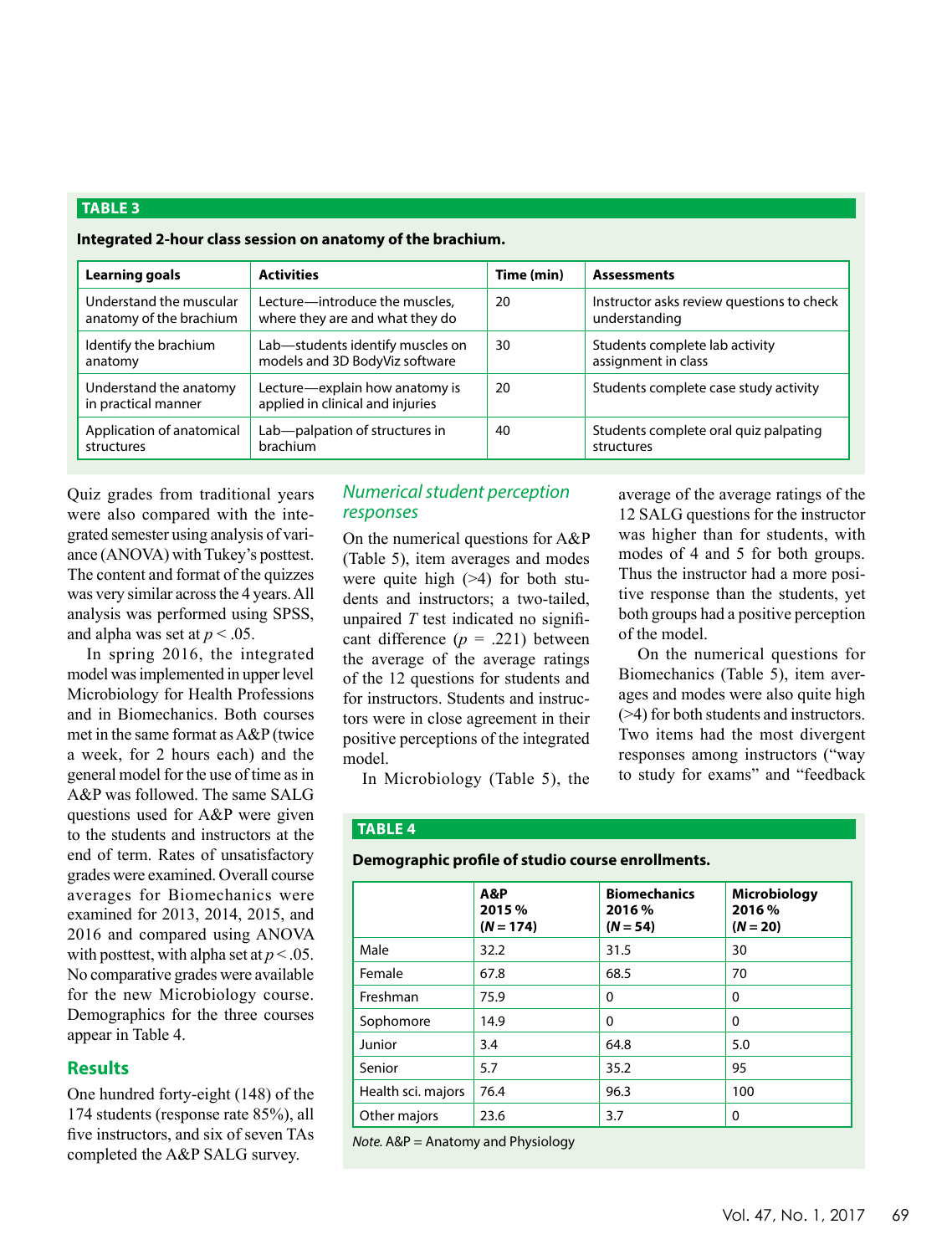| $\frac{1}{2}$                                         |
|-------------------------------------------------------|
|                                                       |
|                                                       |
|                                                       |
|                                                       |
|                                                       |
|                                                       |
| $S$ nring                                             |
|                                                       |
|                                                       |
|                                                       |
|                                                       |
| $\frac{1}{2}$                                         |
|                                                       |
|                                                       |
|                                                       |
|                                                       |
| $L_{\tau}$                                            |
|                                                       |
|                                                       |
|                                                       |
|                                                       |
|                                                       |
|                                                       |
|                                                       |
| i<br>J                                                |
|                                                       |
|                                                       |
|                                                       |
| ・こくてい<br>֖ׅ֖ׅׅׅ֚֚֚֚֚֚֚֚֚֚֚֚֚֚֚֚֚֚֚֚֚֚֚֚֬֡֡֡֡֝֡֡֡֡֡֡֡֡ |
|                                                       |
|                                                       |
|                                                       |
|                                                       |
|                                                       |
|                                                       |
|                                                       |
|                                                       |
|                                                       |
|                                                       |
|                                                       |
|                                                       |
|                                                       |
|                                                       |
|                                                       |
|                                                       |
|                                                       |
|                                                       |
|                                                       |
|                                                       |
|                                                       |
|                                                       |
|                                                       |
|                                                       |
|                                                       |
|                                                       |
|                                                       |
|                                                       |
|                                                       |
|                                                       |
|                                                       |
|                                                       |
|                                                       |
|                                                       |
| )<br>;<br>;                                           |
|                                                       |
|                                                       |
|                                                       |
|                                                       |
|                                                       |
|                                                       |
|                                                       |
|                                                       |
|                                                       |
|                                                       |
|                                                       |
|                                                       |
|                                                       |
|                                                       |
|                                                       |
|                                                       |
|                                                       |
|                                                       |
|                                                       |
| :<br>;<br>;<br>;                                      |
|                                                       |
|                                                       |
|                                                       |
|                                                       |
|                                                       |

| TABLE <sub>5</sub>                                                                                   |                             |      |                                        |      |                             |      |             |                 |                |                             |                |
|------------------------------------------------------------------------------------------------------|-----------------------------|------|----------------------------------------|------|-----------------------------|------|-------------|-----------------|----------------|-----------------------------|----------------|
| SALG survey numerical results on integrated studio model for fall, 2015, spring, 2016.               |                             |      |                                        |      |                             |      |             |                 |                |                             |                |
| Lecture-lab integration                                                                              |                             |      | HSC1122 Anatomy & Physiology<br>FA2015 |      | HSC3320 Microbiology SP2016 |      |             |                 |                | SME3308 Biomechanics SP2016 |                |
| 220 Students, 15 Instructors<br><b>SALG survey</b>                                                   | <b>Students</b>             |      | Instructors                            |      | Students                    |      | Instructor  | <b>Students</b> |                | Instructors                 |                |
|                                                                                                      | $N = 148$                   |      | $N = 11$                               |      | $N = 19$                    |      | $N = 1$     | $N = 53$        |                | $N=3$                       |                |
| How much did the following<br>aspects of the class help<br>student learning?                         | Mean<br>(SD)                | Mode | Mean (SD)                              | Mode | Mean (SD)                   | Mode | Response    | Mean (SD)       | Mode           | Mean (SD)                   | Mode           |
| Integration of lecture and lab<br>activities                                                         | $\widehat{8}$<br>4.3 (0.9   | 5    | 4.6 (0.52)                             | 5    | 4.00 (1.00)                 | 4    | S           | 4.6 (0.8)       | $\overline{5}$ | 5(0)                        | $\overline{5}$ |
| teaching assistants in class<br>Presence of graduate                                                 | 4.2 (1.01)                  | 5    | 4.6 (0.69)                             | 5    |                             |      |             | 4.3 (1.0)       | 5              | 4.3 (0.47)                  | 4              |
| As a result of the integration of lecture and lab, what gains did you make in each of the following? |                             |      |                                        |      |                             |      |             |                 |                |                             |                |
| Engaging in active learning                                                                          | 4.2 (.97)                   | 5    | 4.4 (0.67)                             | 5    | 3.8 (0.90)                  | 4    | 5           | 4.4 (0.72)      | 5              | 5(0)                        | 5              |
| Increasing participation and<br>involvement in class                                                 | 3.9(1.01)                   | 4    | 3.9 (0.83)                             | 4    | 3.5 (1.02)                  | 4    | 5           | 4.3 (0.95)      | 5              | 4.3 (0.47)                  | 4              |
| Maintaining attention during<br>class                                                                | $\tilde{Q}$<br>4.0 (1.0     | 5    | 4.1 (0.70)                             | 4    | 3.6 (0.96)                  | 4    | 5           | 4.3 (0.87)      | 5              | 4.3 (0.47)                  | 4              |
| immediately during class<br>Applying material                                                        | $\widehat{\pi}$<br>4.3 (0.9 | 5    | 4.7 (0.47)                             | 5    | 3.6 (1.01)                  | 4    | 5           | 4.6 (0.63)      | 5              | 5(0)                        | 5              |
| understanding of material<br>Providing feedback about                                                | E,<br>4.1 (0.9              | 5    | 4.0 (0.77)                             | 4    | 3.7 (0.93)                  | 4    | 4           | 4.4 (0.76)      | 5              | 4(0.82)                     | 3,4,5          |
| Encouraging participation                                                                            | $\widehat{=}$<br>4.0(1.1)   | 5    | 4.2 (0.87)                             | 4    | 3.8 (0.96)                  | 4    | 5           | 4.4 (0.75)      | 5              | 4.7 (0.47)                  | 5              |
| Encouraging class attendance                                                                         | 4.2 (1.02)                  | 5    | 4.1 (0.70)                             | 4    | 4.0 (0.88)                  | 4    | 5           | 4.5 (0.86)      | 5              | 4.7 (0.47)                  | 5              |
| Providing a way to study for<br>exams                                                                | $\widetilde{2}$<br>4.2(1.0  | 5    | 4.0 (0.77)                             | 4    | 3.6(1.12)                   | 4    | 4           | 3.9(1.16)       | 5              | 4(0.82)                     | 3,4,5          |
| collaboration with instructors<br>Promoting discussion/<br>and peers                                 | ନ୍ତି<br>4.2 (0.9            | 5    | 4.5 (0.93)                             | 5    | 4.0 (0.75)                  | 4    | 5           | 4.4 (0.86)      | 5              | 5(0)                        | 5              |
| Improving understanding of<br>material and performance                                               | ହି<br>4.3 (0.9              | 5    | 4.3 (0.79)                             | 5    | 3.8(0.71)                   | 4    | 5           | 4.3 (0.84)      | 5              | 4.7 (0.47)                  | 5              |
| Mean (SD) of means                                                                                   | ଳ<br>4.2 (0.1               |      | 4.3 (0.27)                             |      | 3.76 (1.17)                 |      | 4.82 (0.40) | 4.4 (0.18)      |                | 4.6 (0.39)                  |                |
| Response rate                                                                                        | 85%                         |      | 92%                                    |      | 95%                         |      | 100%        | 98%             |                | 100%                        |                |
|                                                                                                      |                             |      |                                        |      |                             |      |             |                 |                |                             |                |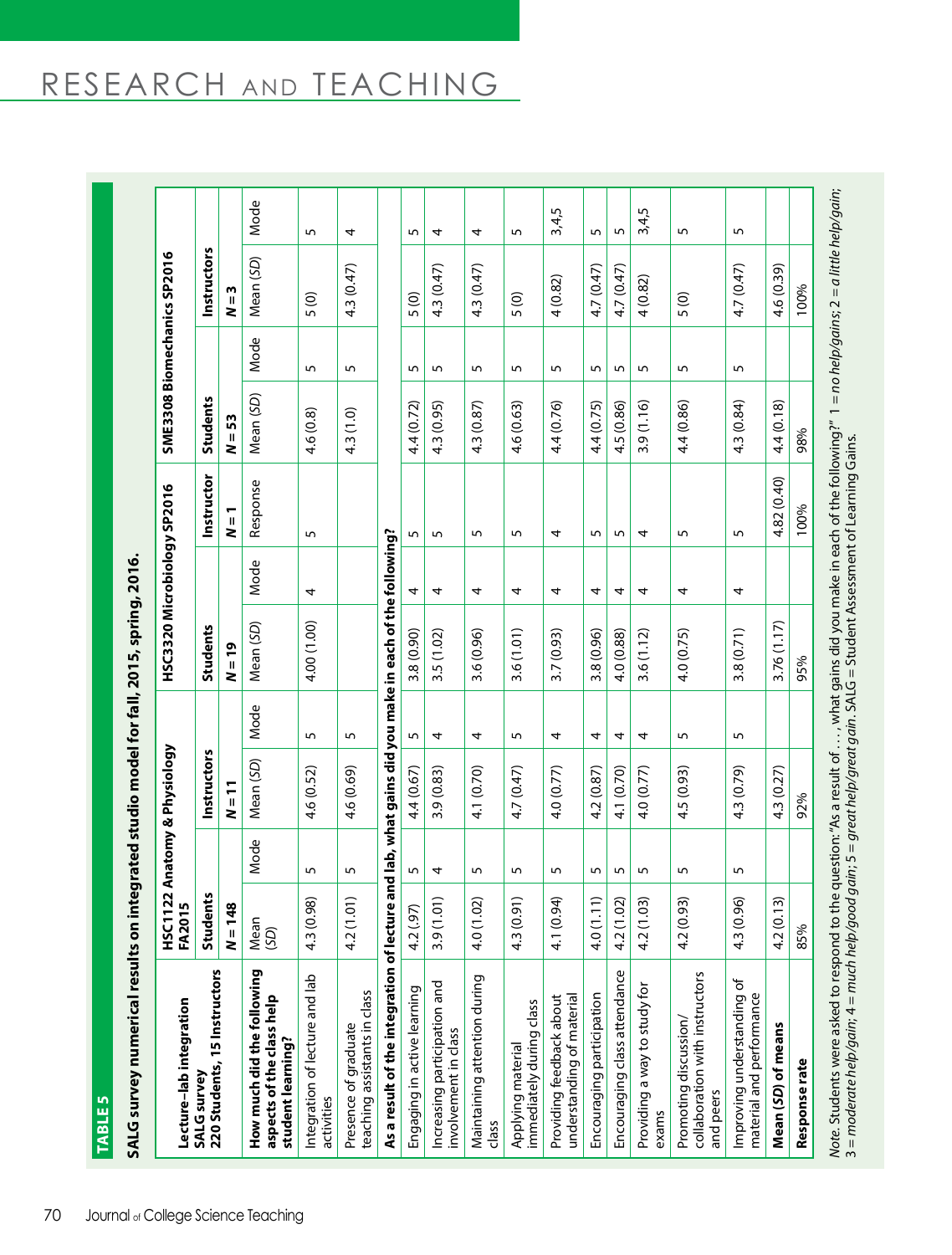about understanding"). The response of both students and instructors to the integrated model was highly positive.

#### *Narrative student perception responses*

The SALG narrative comments were all read, and coding categories were established for similar comments that were seen repeatedly. These were classified into major themes and as positive or negative (Table 6A, B). In A&P, 95 students (64% of the 148 students completing the survey) offered 110 comments that could be classified; some represented more than one theme. Eleven instructors offered 21 comments. Student comments were 69% positive and 31% negative, a more than 2 to 1 positive ratio. The main themes from students related to immediate application of the material, nonspecific positives such as liking the format, the ability to work hands-on with models and palpation, and the ability to use these to visualize structures. Some comments did identify insufficient time devoted to some topics and/or a pace that seemed too fast. Instructors also noted immediate application and hands-on work as positive, but also identified lack of time, poor motivation of some students, and problems with technology (see Table 6B and Appendix C [available at http://www.nsta.org/college/ connections.aspx]). Again in these narratives, there was good agreement between the groups.

Eleven of 19 students in Microbiology (58%) provided eight positive comments (73%) based on the ability to immediately apply what was being learned in a lab situation. One student commented negatively on the class length; two comments did not relate to the integrated model (see Appendix C, available at http://www.nsta.org/ college/connections.aspx).

Biomechanics student and instructor comments were also highly positive (85%), mostly relating to the immediate application of material, hands-on nature of the learning, and the helpfulness of the presence of TAs during class. Two were negative, both related to the longer length of the class, and three were not relevant (see Appendix C, available at http://www.nsta.org/ college/connections.aspx).

#### *Student performance and grades*

The rate of unsatisfactory grades (C–, D, F, W) in A&P in the integrated semester was compared with each of 3 years of the traditional model (Tables 7 and 8). The studio model resulted in the lowest rate of unsatisfactory grades seen in 4 years. Although these rates had dropped steadily from 2012 to 2014, the 8.8% drop for 2015

was larger than any previous declines and the rate for 2015 was the lowest ever noted. This is especially clear in the sharp drop in withdrawal rate in 2015 to 2.3%, compared with a high of 12.8% in 2013, when the C or better requirement was instituted. When the three studio sections taught in 2015 by the lead instructors, who had taught all lecture sections in each prior year, were calculated separately, the 2015 unsatisfactory rate was 8.3%, compared with 14.9% when all seven sections were included.

The chi-square test for grade distributions showed that the distribution was significantly different from the expected value,  $\chi^2(12, N = 646) = 39.32$ , *p* < .001. The post hoc chi-square test showed that the percentage of students who received C and above grades in 2015 was significantly higher than

#### **TABLE 6**

#### **Narrative survey comments by students and instructors for Anatomy and Physiology I, fall 2015.**

| A. Student comment analysis<br>Total comments = 110            | # Comments     | $\%$ |
|----------------------------------------------------------------|----------------|------|
| Immediate application                                          | 25             | 22.7 |
| Nonspecific positive                                           | 21             | 19.1 |
| Hands on with models                                           | 13             | 11.8 |
| Too little time                                                | 13             | 11.8 |
| Ability to visualize                                           | 8              | 7.3  |
| Total positive                                                 | 76             | 69.1 |
| Total negative                                                 | 34             | 30.9 |
| <b>B. Instructor comment analysis</b><br>Total comments $= 21$ | # Comments     | $\%$ |
| Too little time                                                | 7              | 33.3 |
| Immediate application                                          | 5              | 23.8 |
| Hands-on with models                                           | 4              | 19.0 |
| Poor motivation                                                | $\overline{2}$ | 9.5  |
| Technology issues                                              | $\overline{2}$ | 9.5  |

*Note.* The students and instructors were asked to provide any additional comments on the advantages/disadvantages of integrating lecture and lab activities, compared with separate lecture and lab periods (as experienced in other college science classes).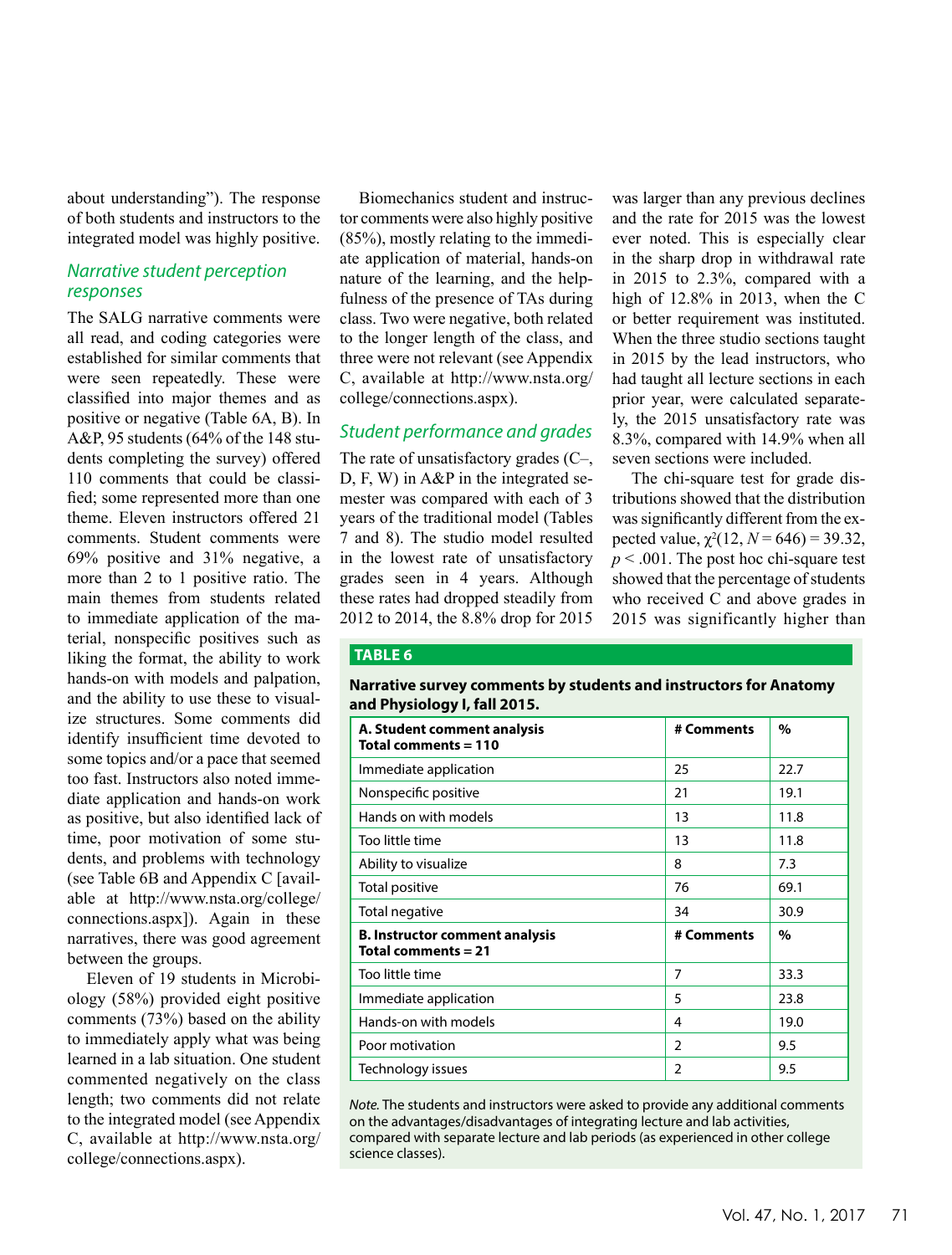## RESEARCH AND TEACHING

the expected values,  $\chi^2(1) = 14.44$ ; the percentage of students who withdrew in 2015 was significantly lower than the expected value,  $\chi^2(1) = 16.0$ , both *p* values <.0025 (compared with adjusted *p* value of .0025). No other significant differences were found (Table 8).

Table 9 illustrates A&P quiz scores and ANOVA analysis was performed to examine the differences across years 2012–2015 on five content areas. Results showed that there were significant differences across different years among all quizzes, with all *p* values <.001. Post hoc test results showed that, for the muscle physiology quiz, the average score for 2015 was significantly higher than for 2012, 2013, and 2014, *p* <.001, with effect size (i.e., Cohen's *d*) from .65 to .66. For upper extremity, the score for 2013 was significantly higher than 2012, 2014, and 2015, *p* < .001, with Cohen's *d* from .43 to .49. For the nervous system quiz, the score for 2012 was significantly higher than 2013, 2014, and 2015, *p* < .001, with Cohen's *d* from .21 to .56. For the other two quizzes, no particular year had significantly higher scores than the other years.

Typically, grades in upper level major courses are rather high, mostly A and B. In Biomechanics, no unsatisfactory grades were reported in 2016 or in the three previous years, and virtually all course grades were

#### **TABLE 7**

**Rates as percentage of unsatisfactory grades for Anatomy and Physiology I, fall 2012–2015.** 

|                    | C-, D, F, W $%$ | C-, D, F | w    |
|--------------------|-----------------|----------|------|
| $2012$ T (N = 130) | 32.3            | 23.1     | 9.2  |
| $2013$ T (N = 156) | 26.9            | 14.1     | 12.8 |
| $2014$ T (N = 186) | 23.7            | 16.7     | 7.0  |
| $2015$ $(N = 174)$ | 14.9            | 12.6     | 2.3  |

*Note.* The requirement for a C or better grade was instituted with the 2013 class. T = traditional model,  $I =$  integrated model.

#### **TABLE 8**

**Numbers of students receiving satisfactory and unsatisfactory grades in Anatomy and Physiology I, fall 2012–2015.** 

|        | A, B, C | C- | D  |    | W       | <b>Total</b> |
|--------|---------|----|----|----|---------|--------------|
| 2012T  | 88      | 12 | 11 |    | 12      | 130          |
| 2013 T | 114     | 6  | 9  |    | 20      | 156          |
| 2014T  | 142     | 6  | 15 | 10 | 13      | 186          |
| 20151  | $*148$  |    | 15 | 6  | $*_{4}$ | 174          |
| Total  | 492     | 25 | 50 | 30 | 49      | 646          |

*Note*. The requirement for a C or better grade was instituted with the 2013 class. T = traditional model, I = integrated model. \*Indicates significant difference in 2015, *p* < .05.

A and B for 2013–2016. There were no significant differences in averages for 2013, 2014, and 2016. The 2015 year had higher grades than any of the other years (all  $p < .001$ ). In 2015, the instructor offered a very large number of extra credit assignments, which resulted in a higher average than any previous year, but in 2016, these options were returned to previous levels. Thus reduced class time did not seem to have a negative effect on performance. The Microbiology course was new in 2016. There were 2 C– grades among 20 students (10%).

#### **Discussion**

The objective of this study was to evaluate the effects of the integration of lecture and lab experiences in A&P and in two additional upper level courses; we predicted improved performance and positive student and instructor reaction to the integrated model. The data presented here support the hypothesis. Overall, these data are consistent with previous studies cited earlier indicating that integrating the lecture and lab experience is viewed positively by students and instructors and can result in improved learning.

#### *Perceptual data*

In this study, SALG survey results for 220 students (89% of students in the courses) supported both quantitatively (Table 5) and qualitatively (Table 6 and Appendix C, available at http://www.nsta.org/college/ connections.aspx) the hypothesis that students viewed the integrated model quite positively, across class years and across courses. Question means were generally around 4, with virtually all modes of 4 or 5, indicating that students perceived good to great gains, from the beginning to the end of each of the three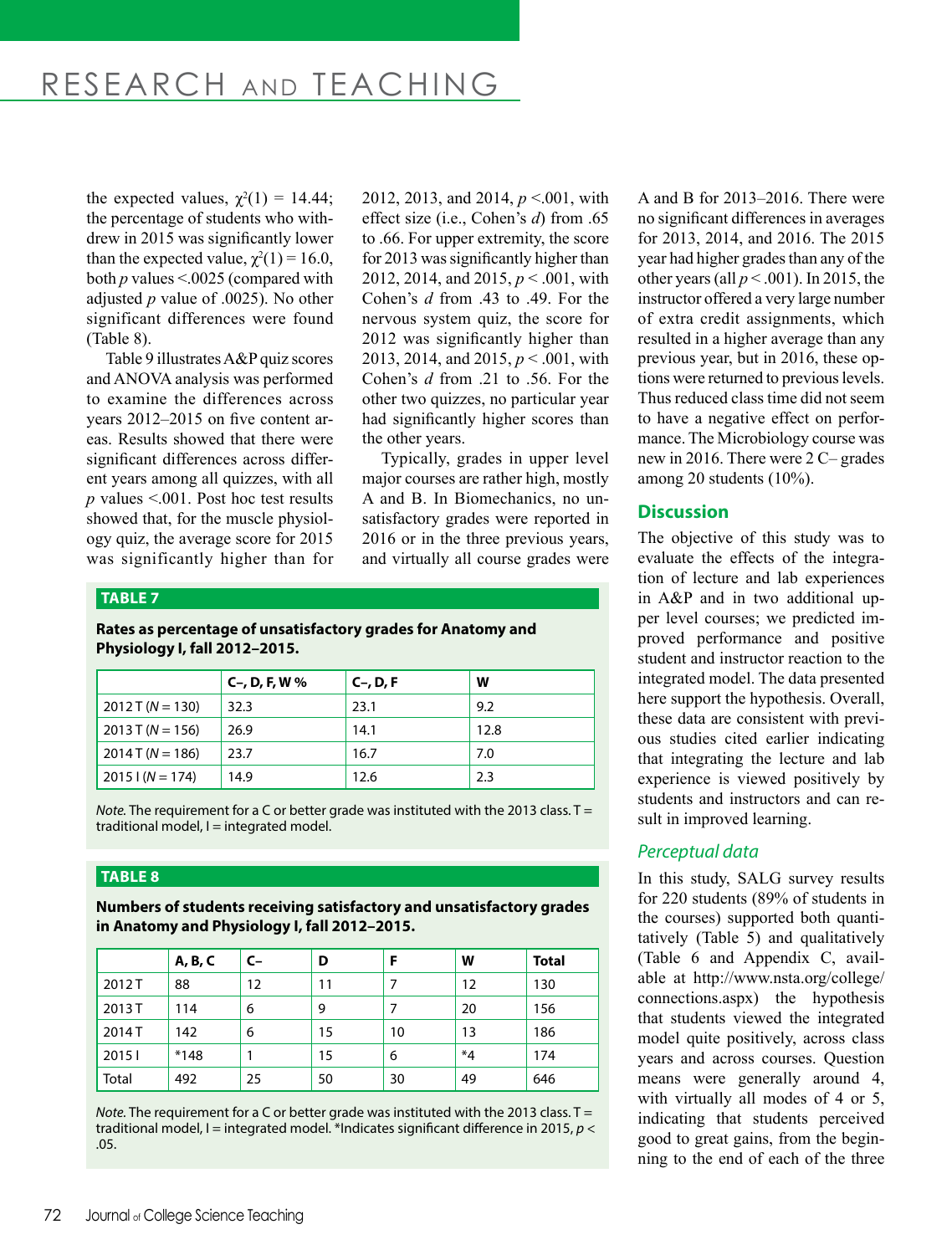courses, in increased engagement, participation, application of material, useful feedback about applying material immediately, and the promotion of discussions with instructors and students. Responses did not vary greatly across courses or levels of students, and the narrative comments are quite consistent with the numerical ratings; positive comments predominated and expanded on the same features in the numerical questions. Clearly, students feel engaged and active in the integrated classroom. Similarly, the instructors of the three courses expressed positive perceptions of the studio approach. Item averages ranged from 4 to 5, with most mode responses of 5. Instructors also noted immediate application and hands-on work as positive outcomes. In the narratives, there was good agreement between the students and instructors. The student and instructor perceptions were fairly consistently positive across all three courses and class years.

#### *Performance data*

Data were also examined to determine if student performance improved in the integrated course. The rate of unsatisfactory grades  $(C-, D, F, W)$ was compared for three years of the traditional model and the integrated semester in A&P I. The studio model resulted in the lowest rate of unsatisfactory grades in 4 years. These results are similar to others who have seen an increase in number of students completing the course with A, B, C grades and reduced withdrawal and unsatisfactory grade rates with the studio model (Beichner, 2008; Beichner et al., 2007; Burrowes & Nazario, 2008; Yoder & Cook, 2014). Our data on quiz grades were not consistent. In one content area, muscle physiology, significant improvement in performance was seen; interestingly, this area had the consistently lowest quiz average across years. The effect size for 2015 was higher than other effect sizes, indicating that students in 2015 were doing quite well on this quiz compared with other years. In other quizzes, there was no consistent pattern. Performance on the first course quiz did not differ across years, which may indicate similar student ability coming in to the course. Others have reported mixed results on quiz performance (Burrowes & Nazario, 2008; Oliver-Hoyo et al., 2004). Performance needs further investigation, using pre–post testing, to determine the effect of the integrated model.

In Biomechanics, there was no difference in final course averages between the integrated year and 2 prior years, with the exception of 2015 when extensive extra credit opportunities were offered. These grades were virtually all in the A, B range in both formats.

#### *Advantages*

The advantages of this study include perceptual sampling of multiple courses with multiple instructors at several levels of progression within our major curriculum over one year of the integrated approach. Instructors found that the studio approach created an interactive classroom that promoted immediate application of the material. Students also expressed positive reactions to being able to immediately apply lecture and lab content to make the connection between theory and application.

Initially there was concern about less classroom time (4 hours/week) compared with the traditional lecture and lab format (5 hours/week). The data showed that content can be implemented in less total weekly time, while improving performance in certain areas, with little evidence of a consistent reduction in student performance, along with positive instructor and student response to integration. Traditionally students often complained about inconsistencies between lecture and lab. It was often difficult to match

#### **TABLE 9**

**Quiz grade comparison in Anatomy and Physiology I, fall 2012–2015.**

|      | <b>Terminology</b> | Muscle physiology | <b>Upper extremity</b> | Lower extremity | Nervous system |
|------|--------------------|-------------------|------------------------|-----------------|----------------|
| 2012 | 21.15(3.12)        | 16.73 (3.93)      | 15.92 (3.85)           | 18.47 (4.06)    | 20.53 (3.49)   |
| 2013 | 22.99 (2.39)       | 16.76 (4.32)      | 18.66 (4.32)           | 20.55 (4.45)    | 18.88 (3.30)   |
| 2014 | 22.34 (3.33)       | 16.79 (4.02)      | 18.65 (4.26)           | 18.48 (4.3)     | 18.46 (3.12)   |
| 2015 | 21.21(3.4)         | *19.19 (3.40)     | 18.13 (3.84)           | 18.71 (4.75)    | 19.76 (3.67)   |

*Note.* All quiz scores represent mean (*SD*) of the adjusted full score of 25. In some years, two quizzes were given on certain content areas. Number of students for 2012 = 130; 2013 = 156; 2014 = 186; 2015 = 174. \*Indicates that 2015 average was greater than any other year, *p* < .001 with effect size (i.e., Cohen's *d*) from .65 to .66.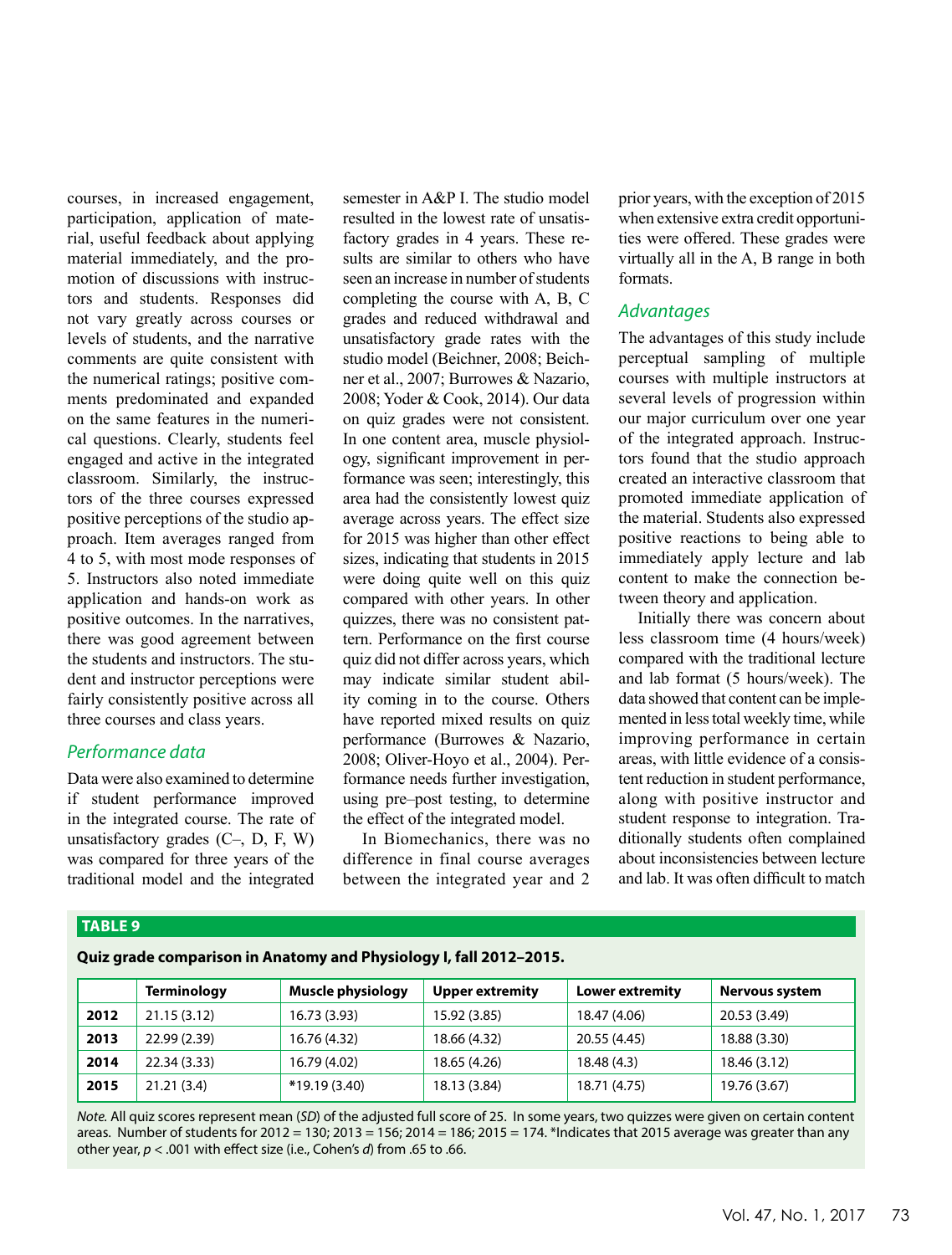lecture content to lab activities every week because of timing and other factors. The lecturer was often not the same person as the lab instructor. Students felt it was difficult to have two instructors with different teaching styles. In the integrated approach, students felt that having the same instructor for all aspects of the course was positive and created consistency. The integrated approach eliminated the large, impersonal lecture halls where students were often disengaged and instructor pedagogy was limited because of the physical space. Here, with TAs, instructor-to-student ratios were held at 1:16. As the student responses and instructor experiences were positive in these courses, we have decided to implement the studio model in all of our traditional lecture/lab courses. Successful implementation of integration requires instructor, department, and higher administration buy-in, along with physical, financial and scheduling resources. The time investment for planning and coordination is also considerable.

#### *Limitations*

In studies like these, it is difficult to control the many independent variables affecting student performance. Each class year enrolls a different student cohort; this is perhaps the most significant uncontrolled variable. Our institution does not require SAT scores.

Overall, 89% of the students completed the SALG survey. Even though not all students provided comments, there was still a large majority of students in all courses that had positive views on the approach, combined with overwhelmingly positive responses from instructors. In A&P, where 31% of comments were negative, it is important to note that only 64% of students completing the survey provided narratives. Although 31% may seem inconsistent with the high numerical ratings, it may be that students with negative impressions were more motivated to comment and that the 36% who did not comment had positive impressions captured by their numerical responses.

The courses did not have students take pre–post tests to determine the student knowledge of the content prior to the course and course gain. Even if background on entering the course is similar, pretests cannot quantify intangibles such as work habits, study skills, and commitment, which vary greatly across students within a given class and across classes. When scores on the first quiz for students in A&P I were compared, grades in 2015 were not different from the other years. We have compared different years and assumed that students have similar knowledge, work habits, and academic ability. Prior academic success was not addressed in the Biomechanics or Microbiology courses.

When moving to the integrated approach, the instructors in A&P and Biomechanics slightly changed the grading weights of assignments (Table 1), which may have impacted final grades. The introduction of required use of iPads in A&P was unique to the integrated year, although course materials were the same as prior years. The iPads were used simply to make those materials more easily available. It is not clear to what degree this may have affected outcomes; no student comments addressed iPad use. The use of TAs in A&P and Biomechanics was also new in the studio format. This allowed us to maintain the 1:16 instructor-to-student ratio used in the former lab sections. Faculty instructors presented all didactic material as before, while TAs assisted with lab activities.

#### *Conclusions and future directions*

These positive results motivated us to integrate additional courses next year. Feedback from students and instructors and the experience gained in this first year will be very valuable in designing the new courses and modifying and improving those described here for their second offering. Future courses will incorporate pre- and posttesting so gains achieved in these courses can be compared over time and to literature reports. ■

#### **Acknowledgments**

*We thank the students and faculty of the Health Sciences Department and the college administration for their willingness to invest in and engage with new ways of teaching and learning, Andrew Cannon and Michael Piatelli for contributing data from their upper level courses, and Jessica Molignano for technical assistance.*

#### **References**

- Astin, A. (1993). *What matters in college? Four critical years revisited*. San Francisco, CA: Jossey-Bass.
- Bailey, C. A., Kingsbury, K., Kulinowski, K., Paradis, J., & Schoonover, R. (2000). An integrated lecture-laboratory environment for general chemistry. *Journal of Chemical Education, 77,* 195–199.
- Beichner, R. J., Saul, J. M., Abbott, D. S., Morse, J. J., Deardorff, D. L., Allain, R. J., . . . Risley, J. S. (2007). The student-centered activities for large enrollment undergraduate programs (SCALE-UP) project. *Research-based Reform of University Physics, 1,* 1–39.
- Beichner, R. (2008). *The SCALE-UP project: A student-centered active learning environment for undergraduate programs* (Commissioned Paper). Washington,